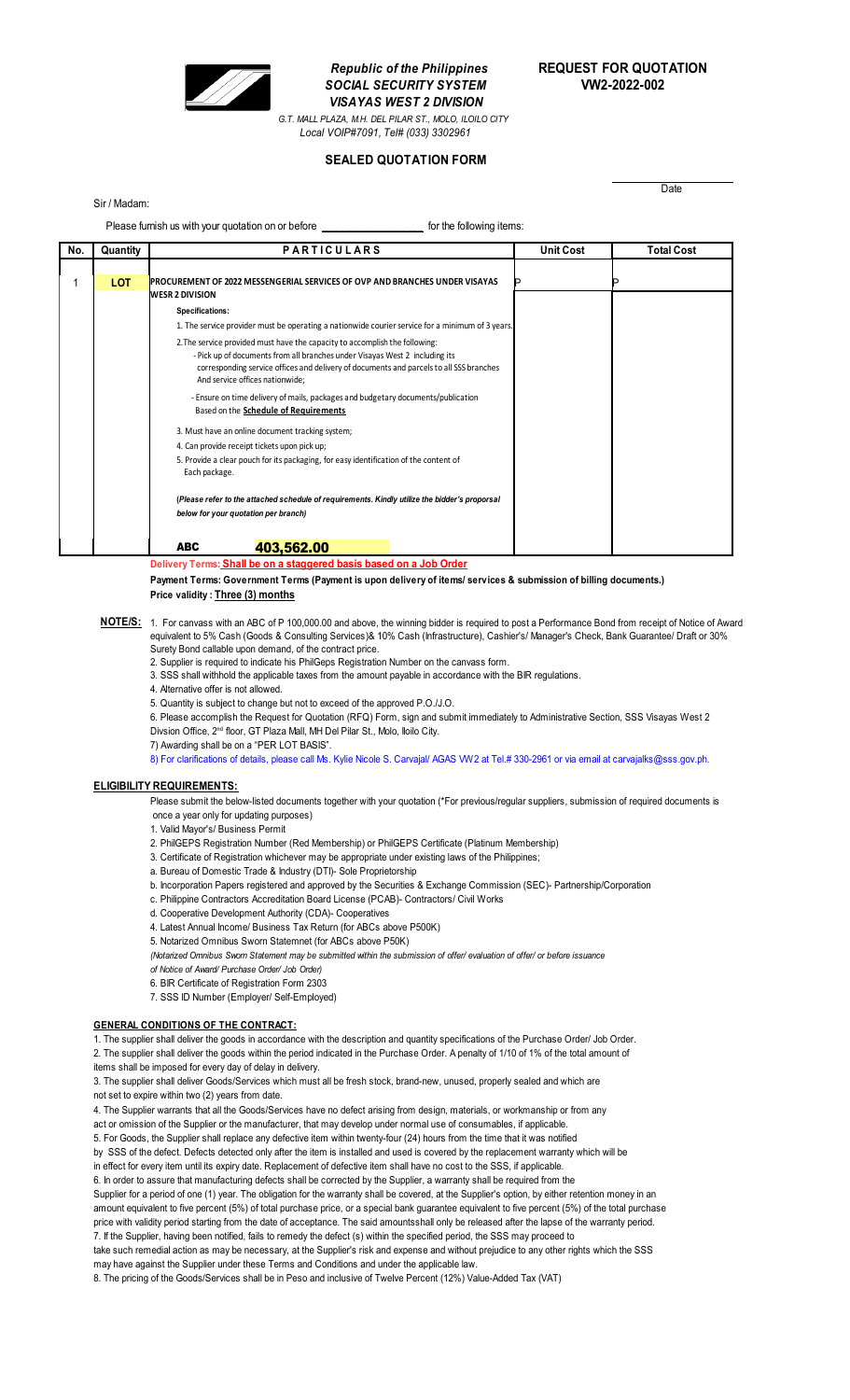## **Special Conditions of Contract:**

1. CONFIDENTIALITY. Neither party shall, without the prior written consent of the other, disclose or make available to any person, make public, or use directly or indirectly, except for the performance and implementation of the works, any confidential information, acquired from an information holder in connection with the performance of this Contract, unless:

(i) the information is known to the disclosing party, as evidenced by its written records, prior to obtaining the same from the information holder and is not otherwise subject to disclosure restrictions on the disclosing party, (ii) the information is disclosed to the disclosing party by a third party who did not receive the same, directly or indirectly, from an information holder, and who has no obligation of secrecy with respect thereto, or (iii) required to be disclosed by law. The obligation of confidentiality by both parties, as provided herein, shall survive the termination of the contract.

- 2. MERGER AND CONSOLIDATION. In case of merger, consolidation or change of ownership of the Winning Bidder with other company, it is the responsibility of the surviving company/consolidated company/acquiring entity to inform SSS of the change in corporate structure/ownership. Failure to do so shall translate in such company assuming all liabilities of the acquired/merged company under the contract.
- 3. FORCE MAJEURE. Neither party shall be liable for any delay or failure to perform its obligations pursuant to the Contract if such delay is due to force majeure.

Force Majeure shall mean events beyond the control of and affecting either party which cannot be foreseen or if foreseeable cannot be either prevented nor avoided despite the exercise of due diligence.

4. NON-ASSIGNMENT. Neither party may assign the Contract in whole or in part without the consent of the other party.

The Winning Bidder shall not subcontract in whole or in part the project and deliverables subject of the Contract without the written consent of SSS.

- 5. WAIVER. Failure by either party to insist upon the other strict performance of any of the terms and conditions hereof shall not be deemed a relinquishment or waiver of any subsequent breach or default of the terms and conditions hereof, which can only be deemed made if expressed in writing and signed by its duly authorized representative. No such waiver shall be construed as modification of any of the provisions of the Agreement or as a waiver of any past or future default or breach hereof, except as expressly stated in such waiver.
- 6. CUMULATIVE REMEDIES. Any and all remedies granted to the parties under the applicable laws and the Contract shall be deemed cumulative and may therefore, at the sole option and discretion, be availed of by the aggrieved party simultaneously, successively, or independently.
- 7. NO EMPLOYER-EMPLOYEE RELATIONSHIP. It is expressly and manifestly understood and agreed upon that the employees of Winning Bidder assigned to perform the project are not employees of SSS. Neither is there an employer- employee relationship between SSS and Winning Bidder.

The Contract does not create an employer-employee relationship between SSS and the Winning Bidder including its personnel; that the services rendered by the personnel assigned by Winning Bidder to SSS in the performance of its obligation under the contract do not represent government service and will not be credited as such; that its personnel assigned to SSS are not entitled to benefits enjoyed by SSS' officials and employees such as Personal Economic Relief Allowance (PERA), Representation and Transportation Allowance (RATA), ACA, etc.; that these personnel are not related within the third degree of consanguinity or affinity to the contracting officer and appointing authority of SSS; that they have not been previously dismissed from the government service by reason of an administrative case; that they have not reached the compulsory retirement age of sixty-five (65); and that they possess the education, experience and skills required to perform the job. The Winning Bidder hereby acknowledges that no authority has been given by SSS to hire any person as an employee of the latter. Any instruction given by SSS or any of its personnel to Winning Bidder's employees are to be construed merely as a measure taken by the former to ensure and enhance the quality of project performed hereunder. Winning Bidder shall, at all times, exercise supervision and control over its employees in the performance of its obligations under the contract.

- 8. PARTNERSHIP. Nothing in the contract shall constitute a partnership between the parties. No party or its agents or employees shall be deemed to be the agent, employee or representative of any other party.
- 9. COMPLIANCE WITH SS LAW. The Winning Bidder shall report all its employees to SSS for coverage and their contributions, as well as, all amortizations for salary/education/calamity and other SSS loans shall be updated.

Should Winning Bidder fail to comply with its obligations under the provisions of the SS Law and Employees' Compensation Act, SSS shall have the authority to deduct any unpaid SS and EC contributions, salary, educational, emergency and/or calamity loan amortizations, employer's liability for damages, including interests and penalties from Winning Bidder's receivables under this Agreement.

Further, prescription does not run against SSS for its failure to demand SS contributions or payments from Winning Bidder. Moreover, Winning Bidder shall forever hold in trust SS contributions or payments of its employees until the same is fully remitted to SSS.

- 10. COMPLIANCE WITH LABOR LAWS. The Winning Bidder, as employer of the personnel assigned to undertake the project, shall comply with all its obligations under existing laws and their implementing rules and regulations on the payment of minimum wage, overtime pay, and other laborrelated benefits as well as remittances or payment of the appropriate amount or contributions/payment (SSS, EC, Pag-IBIG, PhilHealth and taxes) with concerned government agencies/offices. It is agreed further that prior to the release of any payment by SSS to Winning Bidder, its President, or its duly authorized representative, shall submit a sworn statement that all moneys due to all its employees assigned to the project as well as benefits by law and other related labor legislation have bee paid by Winning Bidder and that he/she assumed full responsibility thereof.
- 11. COMPLIANCE WITH TAX LAWS. The Winning Bidder shall, in compliance with tax laws, pay the applicable taxes in full and on time and shall regularly present to SSS within the duration of the Contract, tax clearance from the Bureau of Internal Revenue (BIR) as well as copy of its income and business tax returns duly stamped by the BIR and duly validated with the tax payments made thereon. Failure by Winning Bidder to comply with the forgoing shall entitle SSS to suspend payment of the Contract Price.
- 12. SETTLEMENT OF DISPUTES. All actions and controversies that may arise from the Contract involving but not limited to demands for specific performance of the obligations as specified herein and/or in the interpretation of any provisions or clauses contained herein, shall, in the first instance, be settled within thirty (30) calendar days through amicable means, such as, but not limited to mutual discussion. Should the dispute remain unresolved by the end of the aforementioned period, the dispute shall be settled in accordance with applicable provisions of Republic Act No. 9285, otherwise known as the Alternative Dispute Resolution Act of 2004.
- 13. GOVERNING LAW. The contract shall be governed by and interpreted according to the laws of the Republic of the Philippines.
- 14. AMENDMENTS. The contract may be amended only in writing and executed by the parties or their duly authorized representatives.
- 15. SEPARABILITY. If any one or more of the provisions contained in the contract or any document executed in connection herewith shall be invalid, illegal or unenforceable in any respect under any applicable law, them: (i) the validity, legality and enforceability of the remaining provisions contained herein or therein shall not in any way be affected or impaired and shall remain in full force and effect; and (ii) the invalid, illegal or unenforceable provision shall be replaced by the parties immediately with a term or provision that is valid, legal and enforceable and that comes closest to expressing the intention of such invalid illegal or unenforceable term of provision.
- 16. VENUE OF ACTION. Any suit or proceeding arising out of relating to the contract shall be instituted in the appropriate court in Quezon City, parties hereto waiving any other venue.
- 17. BINDING EFFECT. The contract shall be binding upon the parties hereto, their assignee/s and successor/s-in-interest.
- 18. NON-PUBLICITY. No press release in oral, written or electronic form shall be issued covering this transaction without prior written approval of SSS. Inclusion in any reference lit shall also be undertaken only upon prior written approval of SSS.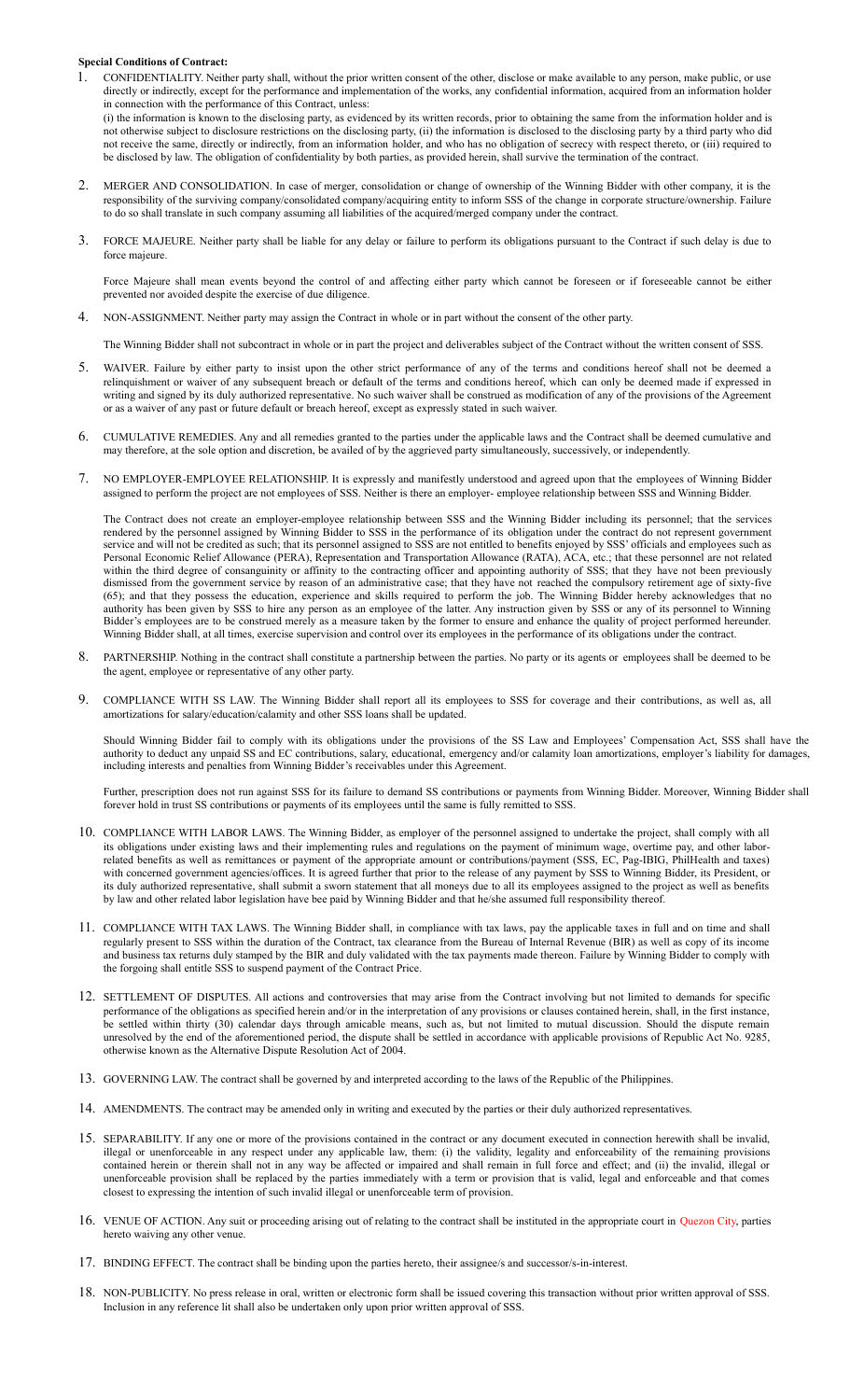*After having carefully read and accepted the terms and conditions for the above project as reflected on the face of Request for Quotation , I/We submit statement of compliance and our quotation/s for the item/s as follows:*

| ORIGIN/<br><b>BRANCH/ UNIT</b> | <b>AREA OF DISTRIBUTION</b> | <b>SIZE OF POUCH</b>                         | No. of<br><b>Pouches</b><br>(a) | Quoted Price<br>(b) | Amount<br>$(c=ax b)$ | Delivery dates<br>(Indicate the no. of days) |
|--------------------------------|-----------------------------|----------------------------------------------|---------------------------------|---------------------|----------------------|----------------------------------------------|
|                                | <b>NCR</b>                  | Small (Up to 500g)                           | 79                              |                     |                      |                                              |
|                                |                             | Large (Above 500g but not to<br>exceeed 3kg) | 72                              |                     |                      |                                              |
|                                | Luzon                       | <b>Small</b> (Up to $500g$ )                 | 0                               |                     |                      |                                              |
| OVP, VISAYAS                   |                             | Large (Above 500g but not to<br>exceeed 3kg) | $\Omega$                        |                     |                      |                                              |
| WEST <sub>2</sub>              |                             | Small (Up to 500g)                           | 55                              |                     |                      |                                              |
|                                | <b>Visayas</b>              | Large (Above 500g but not to<br>exceeed 3kg) | 125                             |                     |                      |                                              |
|                                | Mindanao                    | <b>Small</b> (Up to $500g$ )                 | $\mathbf 0$                     |                     |                      |                                              |
|                                |                             | Large (Above 500g but not to<br>exceeed 3kg) | $\mathbf{0}$                    |                     |                      |                                              |
| $ABC = 46, 890.00$             |                             |                                              |                                 | <b>TOTAL AMOUNT</b> | ΙP                   |                                              |

 **NOTE: Total quoted amount above ABC shall be disqualified.**

| ORIGIN/<br><b>BRANCH/ UNIT</b> | <b>AREA OF DISTRIBUTION</b> | <b>SIZE OF POUCH</b>                         | No. of<br><b>Pouches</b><br>(a) | Quoted Price<br>(b) | <b>Amount</b><br>$(c=ax b)$ | Delivery dates<br>(Indicate the no. of days) |
|--------------------------------|-----------------------------|----------------------------------------------|---------------------------------|---------------------|-----------------------------|----------------------------------------------|
|                                |                             | <b>Small</b> (Up to 500g)                    | 158                             |                     |                             |                                              |
|                                | <b>NCR</b>                  | Large (Above 500g but not to<br>exceeed 3kg) | 151                             |                     |                             |                                              |
|                                |                             | Small (Up to 500g)                           | 85                              |                     |                             |                                              |
| <b>AKLAN</b>                   | Luzon                       | Large (Above 500g but not to<br>exceeed 3kg) | 0                               |                     |                             |                                              |
|                                |                             | <b>Small</b> (Up to $500g$ )                 | 200                             |                     |                             |                                              |
|                                | <b>Visayas</b>              | Large (Above 500g but not to<br>exceeed 3kg) | 150                             |                     |                             |                                              |
|                                | Mindanao                    | <b>Small</b> (Up to $500g$ )                 | 85                              |                     |                             |                                              |
|                                |                             | Large (Above 500g but not to<br>exceeed 3kg) | $\Omega$                        |                     |                             |                                              |
| $ABC = 105, 670.00$            |                             |                                              |                                 | <b>TOTAL AMOUNT</b> | ∣P                          |                                              |

 **NOTE: Total quoted amount above ABC shall be disqualified.**

| ORIGIN/           | BRANCH/ UNIT AREA OF DISTRIBUTION | <b>SIZE OF POUCH</b>                         | No. of<br><b>Pouches</b><br>(a) | Quoted Price<br>(b) | Amount<br>$(c=ax b)$ | Delivery dates<br>(Indicate the no. of days) |
|-------------------|-----------------------------------|----------------------------------------------|---------------------------------|---------------------|----------------------|----------------------------------------------|
|                   |                                   | Small (Up to 500g)                           | 111                             |                     |                      |                                              |
|                   | <b>NCR</b>                        | Large (Above 500g but not to<br>exceeed 3kg) | 150                             |                     |                      |                                              |
|                   |                                   | Small (Up to 500g)                           | 60                              |                     |                      |                                              |
| <b>ANTIQUE</b>    | Luzon                             | Large (Above 500g but not to<br>exceeed 3kg) | $\mathbf{0}$                    |                     |                      |                                              |
|                   |                                   | Small (Up to 500g)                           | 100                             |                     |                      |                                              |
|                   | <b>Visayas</b>                    | Large (Above 500g but not to<br>exceeed 3kg) | 160                             |                     |                      |                                              |
|                   | Mindanao                          | Small (Up to 500g)                           | 20                              |                     |                      |                                              |
|                   |                                   | Large (Above 500g but not to<br>exceeed 3kg) | $\mathbf{0}$                    |                     |                      |                                              |
| $ABC = 82,600.00$ |                                   |                                              |                                 | <b>TOTAL AMOUNT</b> | ∣P                   |                                              |

 **NOTE: Total quoted amount above ABC shall be disqualified.**